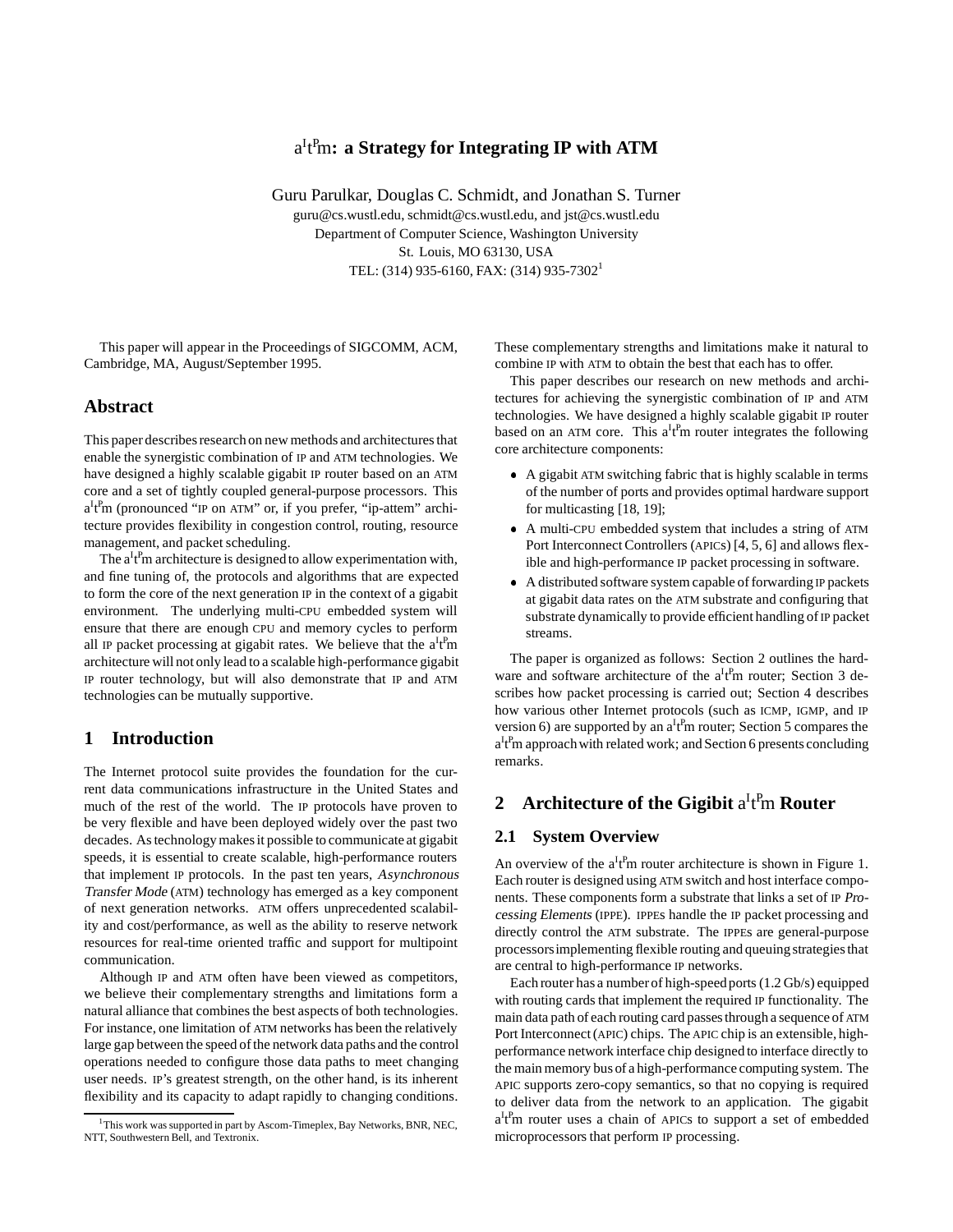

Figure 1: Gigabit a<sup>I</sup>t<sup>P</sup>m Router

Each router may also have line cards that support interfaces to workstations, servers and other IP routers (to reach machines on conventionalLANs and on the Internet). A line card has 12 interfaces at 150 Mb/s and one at 600 Mb/s. These streams are multiplexed together at the cell level and sent through the ATM backplane. Line cards interfacing directly to shared access LANs (such as Ethernet and FDDI) are also possible.

The basic operation of the router is illustrated in Figure 2. This figure shows an IP datagram being sent from the workstation labeled A across an ATM permanent virtual circuit to the IP processing element labeled  $B$ . At  $B$ , an IP routing table lookup is done to determine the router's output port where the packet should be sent. The packet is then forwarded to that output port  $(C)$ . At C, the packet is queued for transmission on the outgoing link and then sent on its way.

The scenario in Figure 2 routes the packet using two passes through the ATM switch. The second pass is required since the line cards have no dedicated IP processing capability. While such functionality could be included in the line cards, the added cost may not be justified by the performance improvement. In particular, the ATM backplane imposes only a small latency for the extra pass  $(\approx 10 \mu s)$ .

In some cases, only one pass through the ATM switch is required. For example, one pass is possible when a packet arrives at an input port connected directly to a routing card, and it is destined for an output port connected to another routing card. The second pass may be eliminated in other cases, as well. For example, in the scenario described above, the routing table lookup done at  $B$  may determine that the outgoing link connected to  $B$ 's routing card is the best choice. In this case, the packet is queued for transmission at  $B$ , and the extra pass through the switch is skipped.

The  $a^{I}$ <sub>r</sub><sup>P</sup>m router architecture permits the IP layer to dynamically configure ATM virtual circuits to optimize the handling of user information flows. To achieve this, we introduce a "cut-through" mechanism to allow more efficient handling of bursts consisting of many packets. For example, suppose an application starts transmitting a file and the resulting stream of packets arrives at the router in Figure 2 on the external link connected to router card  $B$ . The IPPE handling the packet stream responds by queueing the packets

temporarily while it determines the best outgoing link. It then sends control cells to the embedded ATM switch, instructing it to configure a new virtual circuit on the selected outgoing link. Packets received for subsequent transmission are queued on the newly configured virtual circuit. After the buffer for this flow has been completely flushed, it may instruct the APIC to forward subsequent cells from this flow directly along the virtual circuit, without passing through the IPPE. This approach allows the IP layer to maintain full control over individual packet flows and modify its decisions as necessary, while amortizing the cost of the more complex decision-making processes over many IP packets. The design of the cut-through mechanisms is discussed further in Section 3.

The  $a^{\text{I}}t^{\text{P}}$ m architecture also enables the IP layer to configure multicast virtual circuits by allowing IP multicast to be implemented directly at the hardware level. Consequently, IP multicast applications such as the MBONE can be supported in a highly scalable fashion. This makes it possible for a very large number of multicast applications to operate on the network at the same time.

#### **2.2 Hardware Architecture**

An overview of the  $a^It^Pm$  system architecture was described above. This section discusses the various hardware subsystems and components that are used to implement the  $a^It^Pm$  architecture. One central component is the ATM Port Interconnect Chip (APIC). The APIC has been designed as a flexible, extensible, and high-performance ATM host interface chip [4, 5, 6]. It provides direct support for segmentation and reassembly, efficient data transfer across a host processor's memory bus, support for zero-copy to and from an application's address space, and pacing of cell flows for individual virtual circuits. The APIC is designed with two bidirectional ATM interfaces. This design allows multiple APICs to be chained together conveniently, as in the router card application described above.

A block diagram of the APIC is shown in Figure 3. The inputs at the top left are parallel interfaces that transfer ATM cells according to the Utopia [21] interface standard. This standard specifies how to connect SONET transmission devices to ATM switches and host interface circuits. The output interfaces at the top right are similar. The bus interface at the bottom of the figure is 64 bits wide. It is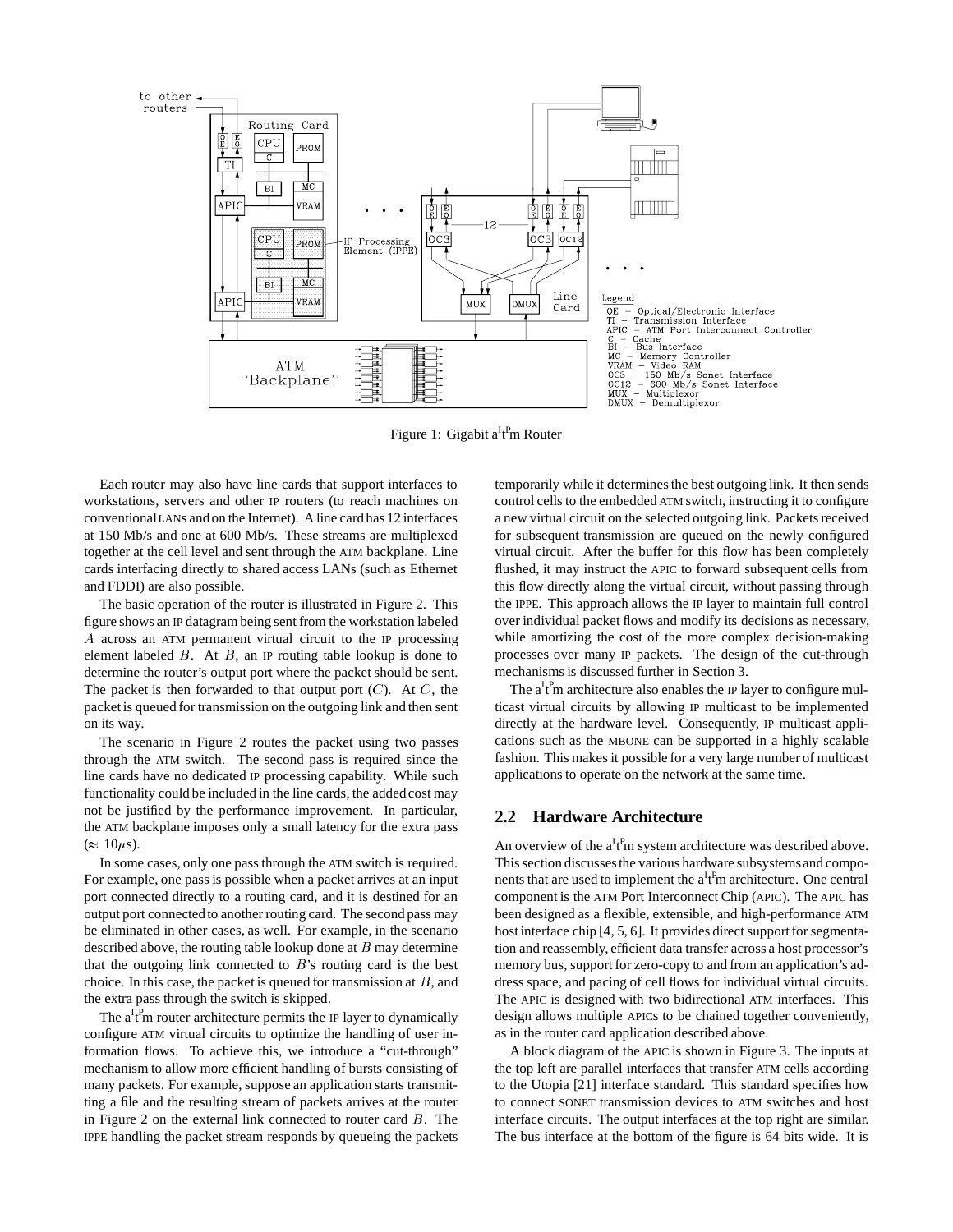

Figure 2: Example Showing Data Flow



Figure 3: ATM Port Interconnect Chip (APIC)

designed to be directly compatible with the Sun Mbus specification [17], but may be adapted to other memory buses with auxiliary logic.

Cells arriving from either of the Utopia inputs are placed in the central cell store (its capacity is 256 cells) via the VCXT subsystem. This subsystemperforms a table lookup to determine how to process a cell. Cells may be forwarded directly to one of the outgoing Utopia interfaces or they may be directed to the external memory interface (EMI). A single cell may be directed to both. The output framers (OF0 and OF1) and the RX-CRC block schedule the transmission of cells to either of the two Utopia outputs and to the EMI respectively. The pacer is responsible for cell pacing for all active connections to ensure that cells are transmitted at the appropriate rate from the local external memory to the Utopia outputs. For cells directed to the local external memory, the EMI also provides address information and

batches multiple cells together to achieve efficient transfer across the bus. The receive CRC block (RX-CRC) computes the AAL5 CRC as cells pass through to the EMI. The transmit CRC block (TX-CRC) computes the outgoing CRC as cells pass to the cell store.

The interfaces between the various inputs and outputs within the central cell store are completely asynchronous. This allows a wide range of link speeds to be accommodated in a straightforward fashion. The APIC permits individual Utopia ports to be configured for either 16 bit or 32 bit operation, with completely independent clocks. This enablesthe data paths flowing through the APIC chain to and from the core switch to operate at a higher rate than the external links. Therefore, queuing may be managed primarily within the IPPEs. In addition, the VCXT and dispatcher subsystems may cache information relating to specific packet flows. Thus, packets may be forwarded directly along the main data path without processing by the IPPE.

The second key component of the gigabit  $a^{I}f^{P}$ m router is the ATM switch at its core, as illustrated in Figure 4. The system comprises a multistage switching network that implements dynamic routing of cells to evenly balance the load from all inputs and outputs over the entire network [18, 19]. The network supports gigabit operation by striping cells across four parallel planes (each cell is divided and transferred in parallel through all four planes simultaneously, minimizing latency). The network also supports an elementary 'copy-by-two' operation. Together with a novel cell recycling scheme, this permits an incoming cell to be copied  $F$  times with  $log<sub>2</sub> F$  passes through the switch. This architecture is the only nonblocking multicast switch architecture known that achieves optimal scaling with respect to interconnection network complexity, routing memory and virtual circuit modification. In large configurations it achieves order-of-magnitude cost improvements over competing multicast switch architectures. See [17] for further details. The architecture is implemented using a set of three custom integrated circuits. One circuit implements the Switch Elements making up the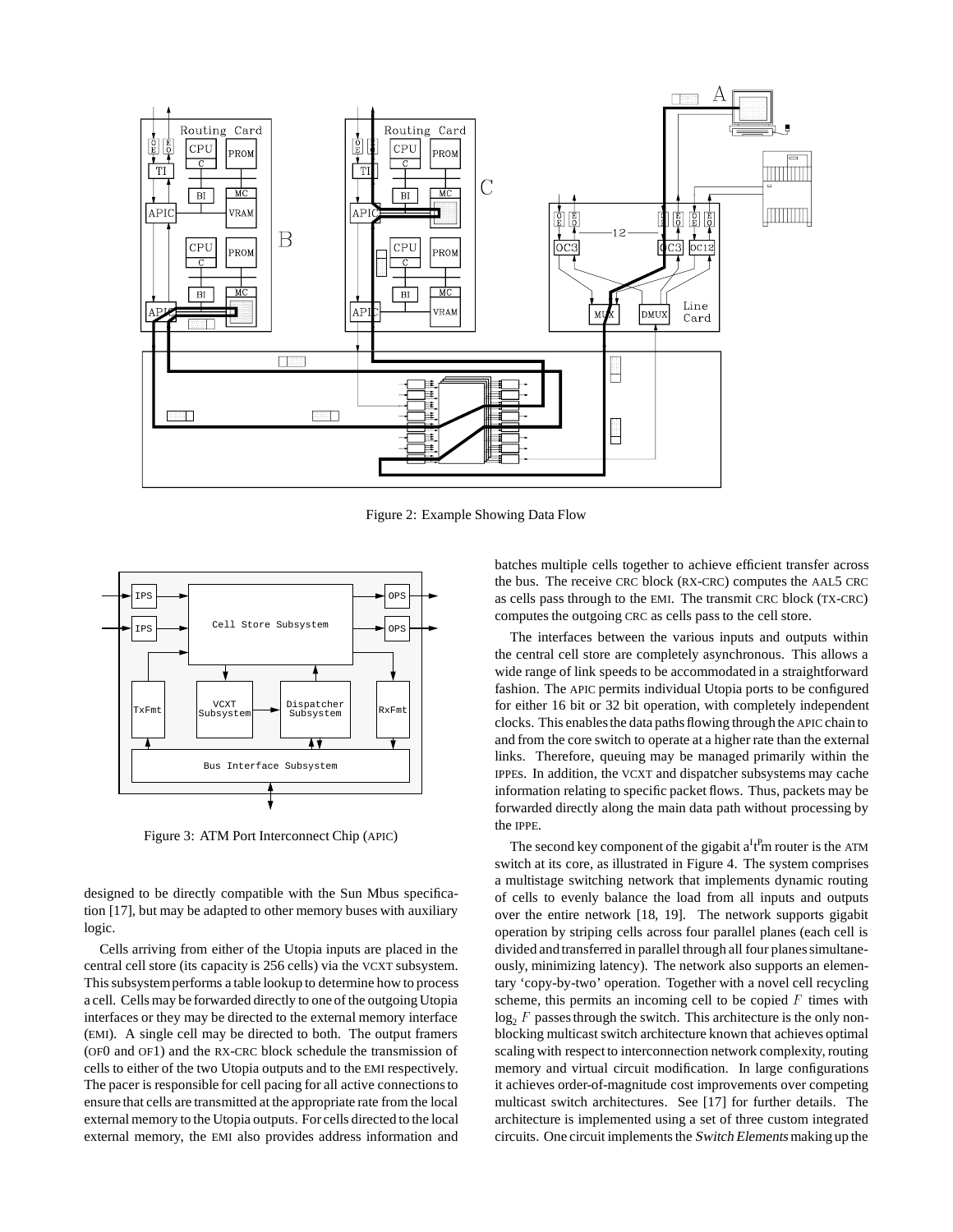

Figure 4: Gigabit ATM Switch Architecture

switching network. The other two circuits implement the Port Processors that interface to the external links and perform cell routing (using virtual circuit identifiers) and cell buffering. The Input and Output Port Processor chips, like the APIC, implement the Utopia interface. This makes it possible to directly connect an APIC to a switch port processor.

The gigabit  $a^It^Pm$  router uses the ATM switch to configure itself by sending control cells over its ATM links. Cells with a special VPI/VCI combination are interpreted as switch control cells for those ports that are enabled to receive them. The contents of their payloads determine the functions to perform, as well as the switch ports where they are to be performed. When a control cell is received from a link, it is forwarded to the port it operates upon. The target port processor then carries out the required operation. Most commonly, the requested operation is to read or write an entry in the port's virtual circuit routing table. In addition, this same mechanism may be used to configure certain hardware options or to access cell counters (these are maintained on both a link and per virtual circuit basis) or other status registers. In typical ATM switch applications there would be a single processor managing the switch resources. However, there is no intrinsic reason why these resources cannot be managed in a distributed fashion by a collection of IPPEs that setup and modify virtual circuits quasi-independently. The IPPEs inform each other of their resource usage and respond cooperatively when conflicts arise. Therefore, it is possible to distribute control in such a way that non-conflict-producing decisions are very fast, allowing virtual circuits to be established in under 100 microseconds. For a ten megabyte information burst (transferred at 1.2 Gb/s per second), the virtual circuit could be established before the first .2% of the burst has been received. Thus, the IPPE would explicitly process only a small part of the entire burst.

## **2.3 Software Run-time Environment**

The common path of IP packet forwarding is relatively simple and may be implemented in less than one hundred RISC instructions [16]. However, operating system (OS) related overheads of packet processing (such as data movement, interrupt processing, and context switching) are significant and may limit the overall packet throughput of a system. Therefore, we have selected a software run-time environment for the  $a^It^Pm$  IPPEs that minimizes OS related overheads. We are using a general-purpose Unix operating system that is tuned

for the IPPE environment. Since an IPPE is not a general-purpose workstation, it is possible to "disable" the following unnecessary OS capabilities that represent sources of performance overhead:

- Demand paging is disabled by allowing the kernel code to be locked in the physical memory. This will ensure that there are no page faults during packet processing. In fact, the IP packet processing code may reside in the CPU cache, and thus, save memory and bus accesses during packet processing.
- The interrupt-driven receive interface may be replaced with a polled interface to eliminate any interrupt processing overhead. Note that the APIC also supports a polled interface that allows the APIC to signal packet reception and transmission by modifying status bits in a data structure that is shared between the APIC and kernel memory.

Also note that the APIC allows zero-copy packet processing so there is no performance cost due to data copying.

 All daemons and other system processes that are not needed on a given IPPE are disabled on it. Since the IPPEs do not have any local disk they boot off of a boot ROM using a remote machine as the boot server.

With these modifications, the Unix environment can be nearly as efficient as a custom embedded software system. One major advantageof the Unix environment is that the software development and runtime environments are essentially the same. This greatly facilitates development, debugging, and testing of various software modules. Also, existing Unix implementations of protocols are easily ported to IPPEs.

# **3** Packet Forwarding in an a<sup>I</sup>t<sup>P</sup>m Router

Before discussing how packets are forwarded in the  $a^If^Pm$  router, we describe how the APIC moves packets between the ATM data path and the IPPE. IP packets passing along the chain of APICs are carried on several ATM virtual circuits. Different virtual circuits are used to prevent interleaving of cells belonging to separate packet flows and provide traffic isolation. Each APIC is configured with a list of VCs that are the responsibility of its attached IPPE. When a cell is received on one of these VCs, it is forwarded to the attached IPPE. Otherwise, it is passed along the APIC chain.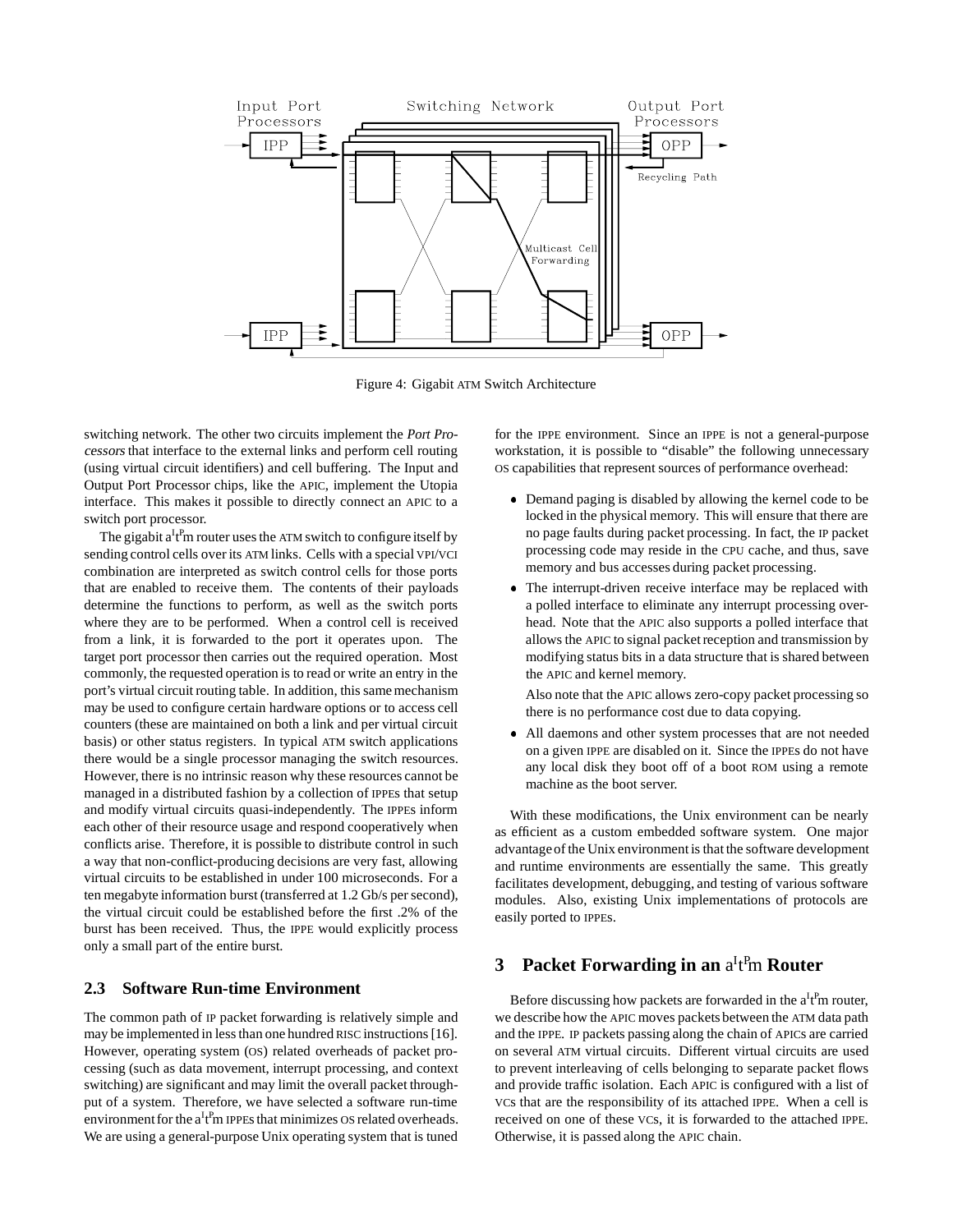

Figure 5: APIC/IPPE Data Transfer

An APIC maintains a Connection State Block (CSB) for each of its VCs. Among other things, the CSB stores a packet chain pointer that points to a queue of packets received. It also contains a write pointer that points to a buffer indicating where to store the next cell within the IPPE's VRAM. A memory transfer is carried out in batches of cells to maximize VRAM throughput. The APIC also computes the AAL5 CRC as the cells belonging to a packet are being written into the IPPE's memory. If the CRC does not match, the packet is dropped silently. Otherwise, the APIC enqueues the packet in the receive packet queue. The APIC also adds the CSB to a linked list of CSBs (if is not already on the list) to indicates that the VC needs attention from the CPU. Therefore, the APIC does not need to interrupt the CPU for every packet.

The APIC driver executing on the IPPE processor stays in a tight loop checking for additions to the linked list of CSBs containing valid data. As soon as the APIC driver finds a new CSB, it forwards it and the associated packet(s) to the IP packet processing routine.

Packetsbeing forwarded by the IPPE back into the ATM cell stream are handled similarly. Each active outgoing VC has an entry on a linked list of CSBs. The CSB contains a pointer to a linked list of packet descriptors that constitute the transmit packet queue for that VC. Once the IPPE enqueues a packet in this queue, it gives a grant signal to the APIC, causing it to DMA the packet (or packets) from the IPPE's memory, segment it into cells and insert the cells into the ATM cell flow.

For long messages or bursts, we propose to implement IP packet forwarding by using the ATM layer to provide a 'fast-path' that is used for most packets in a burst. The fast path is established by software in the IPPEs at the start of the burst. For short messages (in particular, messages consisting of a single packet), all packet processing is handled by the IPPE software. In this section, we describe the processing of packets for both short messages and longer bursts.

#### **3.1 IP Packet Processing for Short Messages**

In Section 3.2, we describe a technique for processing of IP packet flows containing many packets, which allows most of the data to be forwarded directly at the ATM layer without explicit software processing. However, often a router receives short messages that do not benefit from the use of such techniques. In addition, a router may receive packets that for some other reason require explicit software processing at every router.

Each ATM link connecting different routers has one (or possibly more than one) virtual circuit dedicated to carrying packets that require explicit software processing. An APIC at the receiving end of such a link forwards such packets into the memory of its IPPE. In this case, the required IP processing is carried out on the IPPE. This processing includes checking the validity of the packet header, making a routing decision, updating the appropriate header fields (e.g., the time-to-live and header checksum), and enqueueing the packet for forwarding to the proper output port. The bulk of this processing is identical to that performed by conventional IP routers and can be optimized to about one hundred instructions per packet in the common case, as described in [16].

Each input IPPE maintains a dedicated virtual circuit to each of the output IPPEs. When queueing a packet for a particular output port, it selects the virtual circuit corresponding to an IPPE at the proper output port. The output IPPE buffers packets received from different input IPPEs and schedules them for transmission on a single outgoing virtual circuit. The scheduling algorithm performed by the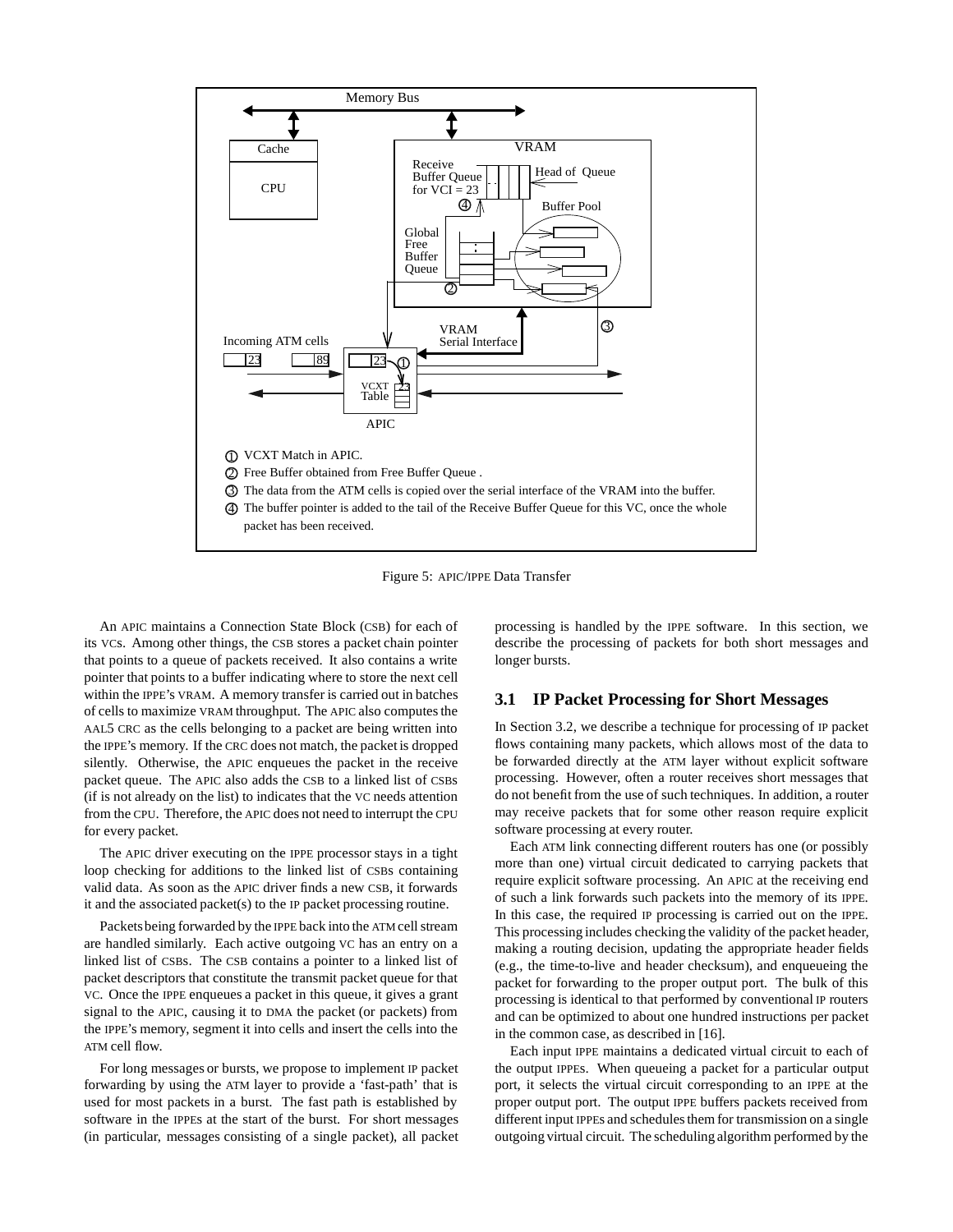output IPPE is designed to ensure that each packet flow receives the appropriate quality of service.

## **3.2 IP Packet Processing for Longer Bursts**

To allow fast-path processing for longer bursts of IP packets we pre-configure a set of permanent virtual circuits (PVC) joining IPPEs in adjacent routers. That is, we have permanent virtual circuits crossing a single link, joining the IPPEs on the output side of a router to the IPPEs on the input side of adjacent routers. Each PVC may be in one of two states: active or inactive. At the time of initialization or when a PVC is not being used, it is in an inactive state. The APICs at the receiving end have all PVCs in their internal VC tables, and keep track of the state of each PVC.

If a packet is received on an inactive PVC, (meaning that the upstream router has decided to use this PVC), the virtual circuit switches from inactive to active. The APIC sends the packet to the IPPE for processing as shown in Figure 6 for  $VC = 54$ . The IPPE does four things:

- The IPPE makes a routing decision to select the output port. This decision may be made based on dynamic information on the status and current loading of the various output ports, as well as static routing information.
- Next, the IPPE exchanges control messages with the IPPE at the selected output port to get an unused PVC to forward packets to the next router. Upon receiving the proper response, it sends a control cell to the ATM switch, configuring it to forward cells received at the input to the proper output, with the proper virtual circuit identifier. Note that this control interaction is purely local to the router and involves no long-latency interactions.
- The input IPPE, in cooperation with its APIC, then forwards packets it has received during the time that has passed back into the main data flow. When all such packets have been forwarded, the APIC begins forwarding cells on that virtual circuit directly, without diverting them through the IPPE. This operation of flushing packets that have accumulated at the input IPPE requires close coordination between the IPPE and the APIC, but poses no fundamental difficulty. (The bandwidth available through the APIC chain is roughly twice as large as the bandwidth of the external link, guaranteeing that the accumulated packets can be flushed rapidly.)

When the burst of packets that established a given connection is completed, the connection may be torn down. This may be done explicitly, through flow maintenance messages (where available), or implicitly. One simple implicit mechanism involves monitoring usage of PVCs on the output side of the router, and allowing the output IPPE to reclaim any PVC that has not been used recently. This would require that the output IPPE inform the input IPPE using the PVC, so the input IPPE can set its incoming PVC to the inactive state (meaning that packets received subsequently will be processed by the IPPE). The output IPPE would also need to send a control cell on the outgoing PVC to force the IPPE at the next router to reset the PVC to the inactive state. This may be accomplished by defining a special resource management cell for this purpose. Reclaiming unused PVCs may be done as a continual background process. Likewise, it may be done on-demand only when an arriving packet requests use of a link in which all PVCs are already in use.

When selecting output ports to receive a given stream of packets, we try to select the port that is best able to accommodate the added traffic. In some cases however, an output link will become

overloaded, causing cells to accumulate in the buffer at the APIC on the output side. When this happens, the APIC will start diverting packets to the IPPE. The larger memory capacity at the IPPE allows it to absorb fairly long-lasting overloads. However, it is important that the IPPE schedule the use of the overloaded resource to provide fair treatment of all the competing traffic streams. Since the overload could also lead to congestion in the ATM core, it should send control cells to the IPPE's that are sending it packets, causing them to start buffering packets on the input side and forwarding them on at a reduced rate. The input IPPE may also reconfigure packet streams away from the congested link if there are other acceptable choices available. This requires some coordination with other IPPEs to prevent control oscillations between different links.

One aspect of cut-through handling of IP packets is that the timeto-live field (hop count in IPv6) is processed only in packets that pass through IPPEs. While this violates a strict interpretation of IP protocol processing, we believe it is not a serious violation. The purpose of the time-to-live field is to detect routing loops. Thus, if we process the first packet of a burst in each router on the path, we can still detect routing loops and flush the entire burst. We simply interpret the time-to-live field of the first packet in the burst as applying to the whole burst. A similar argument justifies selective processing of other fields that would normally be processed at every hop.

#### **3.3 Congestion Avoidance and Control**

As indicated in the previous section, we seek to avoid congestion as much as possible by routing arriving bursts of packets to output links that are best able to accommodate them. The loading on the various output links can be obtained by polling hardware cell counters in the output port processors of the ATM core. The counters are read using control cells, which are time-stamped when data is read to allow accurate determination of the load during short time intervals.

If information describing the data rate for an IP packet stream is available (through a reservation protocol like RSVP, for instance), this can be used to optimize the output port selection process. In particular, if there are several good choices available (that is, links that can all accommodate the added traffic), it is best to select the busiest link. This policy minimizes bandwidth fragmentation and improves the performance for later-arriving bursts. In the absence of such information, the best choice is the least busy link.

When the load on an output link exceeds its capacity, packets may accumulate in the outgoing IPPE. Careful scheduling is required to ensure that each packet stream receives acceptable performance. A number of scheduling algorithms have been proposed over the past few years [9, 8, 10, 11, 12, 13, 14, 22]. Two of them have received most attention in the Internet community. One was designed by a collaboration between MIT and Xerox PARC and is generally referred to as the CSZ algorithm [3]; the other was designed at LBL, and is named Class-Based-Queueing (CBQ) [9].

The CSZ algorithm combines three simple building blocks; weighted fair queueing (WFQ), priority queueing, and FIFO. In order to provide guaranteed service to selected traffic streams, WFQ is used at the top level of CSZ scheduling to provide traffic isolation. Priority queueing is used to separate predictive real time services from best-effect traffic, as well as to separate different classesof predictive services. Each predictive class contains multiple real time data flows. Within a class, FIFO queueing is used to take the most advantage of statistical multiplexing. The principle of WFQ is also used to build a *sharing tree*, which is orthogonal to the scheduling architecture, to enforce link-sharing.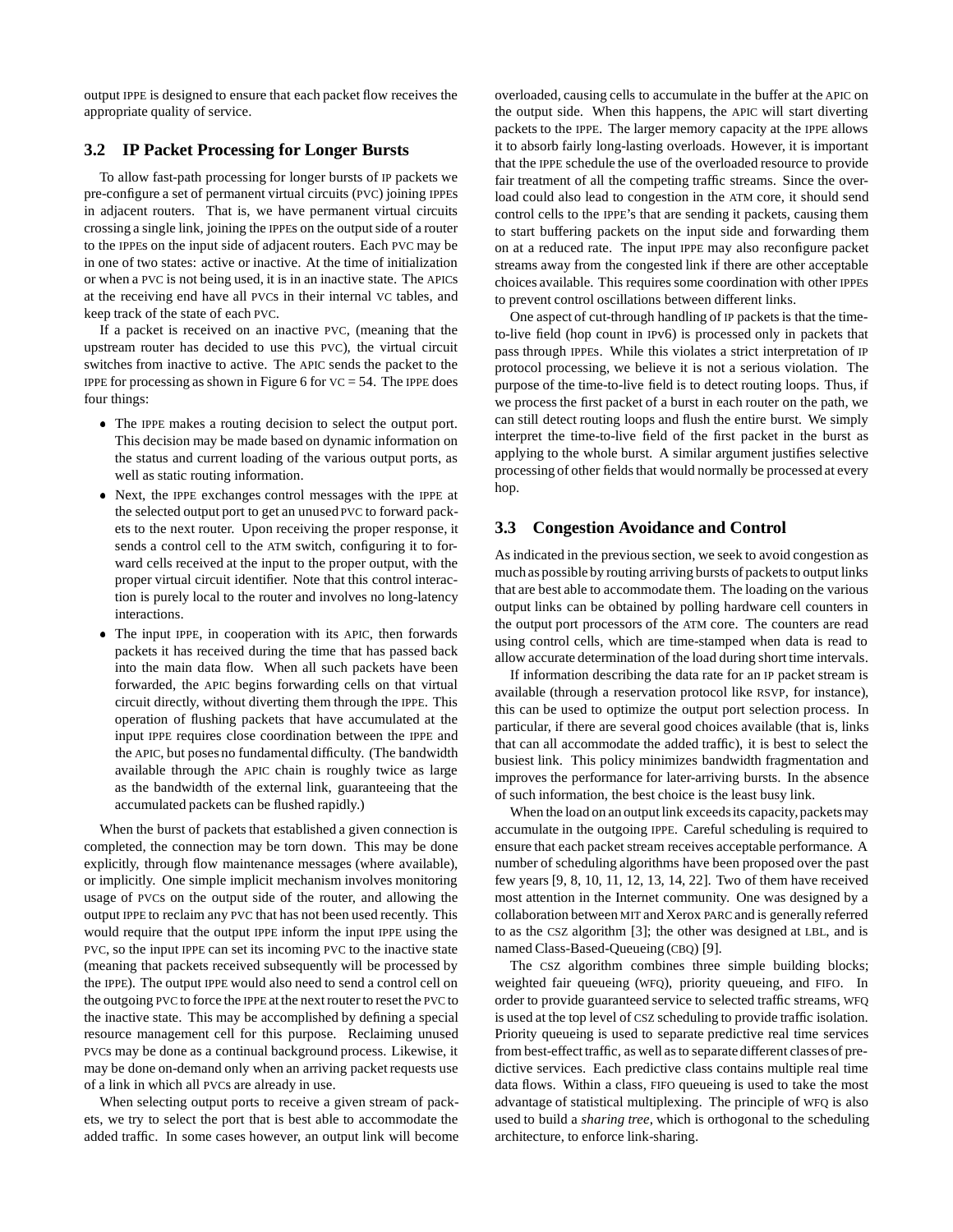

Figure 6: Cut-through Routing

In CBQ the basic building blocks are priority queueing, roundrobin scheduling, and a novel "borrowing hierarchy" for linksharing control. CBQ uses priority at the top level of the scheduling control, thus it does not provide guaranteed real time services. Classes within each priority level are served in a round-robin fashion. In addition to this scheduling architecture, there is a separate "borrowing hierarchy" that includes all traffic classes and the allocated bandwidth to each class. Whenever a packet is forwarded, the bandwidth usage of the corresponding class is adjusted. Upon becoming resource overdrawn, a class may either borrow more bandwidth from its parent class (if the parent has any left), or be handled in a predefined manner (such as being suspended for a while, or packets being dropped). This borrowing hierarchy may provide adequate link-sharing control and has an extremely efficient implementation.

The  $a^{I}t^{P}$ m router will provide a testbed for evaluating these and other packet scheduling algorithms in a gigabit environment.

## **3.4 IP Multicast Forwarding**

To support IP multicast forwarding, a router must be able to take a single incoming packet and send it out multiple outgoing ports. In conventional, bus-based router architectures, this is an expensive operation. Typically, a CPU must make multiple copies of the packet, which incurs a large number of bus and memory cycles. It also incurs undesirable delay: the last copy of a packet is delayed by the time it takes to make all the other copies. The  $a^{I}t^{P}$ m router avoids the cycle-cost and delay of CPU-based packet copying by exploiting the cell-replication capability of the  $a^It^Pm$  ATM backplane to achieve high-performance IP multicast forwarding.

In particular, when the first of a stream of IP multicast packets is received at an IPPE, a multicast route lookup is performed. This yields an ATM VCI that was previously configured using the IGMP and

multicast routing protocols and locally bound to the given multicast address. The IPPE then modifies the virtual circuit table in the ATM switch's input port processorto forward cells to the proper multicast VCI. After that, the IPPE hands off to the APIC as before, allowing the remainder of the burst to be processed at the cell level.

## **3.5 Performance Issues**

We estimate that the combination of the APIC and IPPE will achieve sustained packet processing rates of between 100 and 200 thousand packets per second. This is based on the assumption that the IPPE's processor executes instructions at a sustained rate of 40 MIPS while processing packets and that between 200 and 400 instructions are sufficient for each packet. This is fast enough to accommodate a fully loaded 1.2 Gb/s link with average packet sizes of between 750 and 1500 bytes. This implies that traffic loads consisting mostly of small packets can be handled with reasonable efficiency and that IPPEs can accommodate the traffic flows they are required to process during the start of a burst or a congestion build-up.

For long bursts, it's important to understand the control delay incurred at the start of a burst while packets are waiting for the local virtual circuit to be established. We estimate that this control delay will be less than 100  $\mu$ s per router. Therefore, an end-toend path through ten routers will involve about 1 ms of control delay. For wide-area network applications, this added delay is not a significant penalty. Notice though, that as a burst progresses through the network, each router adds some additional delay, meaning that the first portion of the burst becomes "compressed" as it moves through the network. Thus, the last router in a ten router path will process about ten times as many packets in software does the first router in the path. This suggests that establishment of the local paths is clearly beneficial only for bursts that use the virtual circuit for a time duration of at least about 10 ms. This need not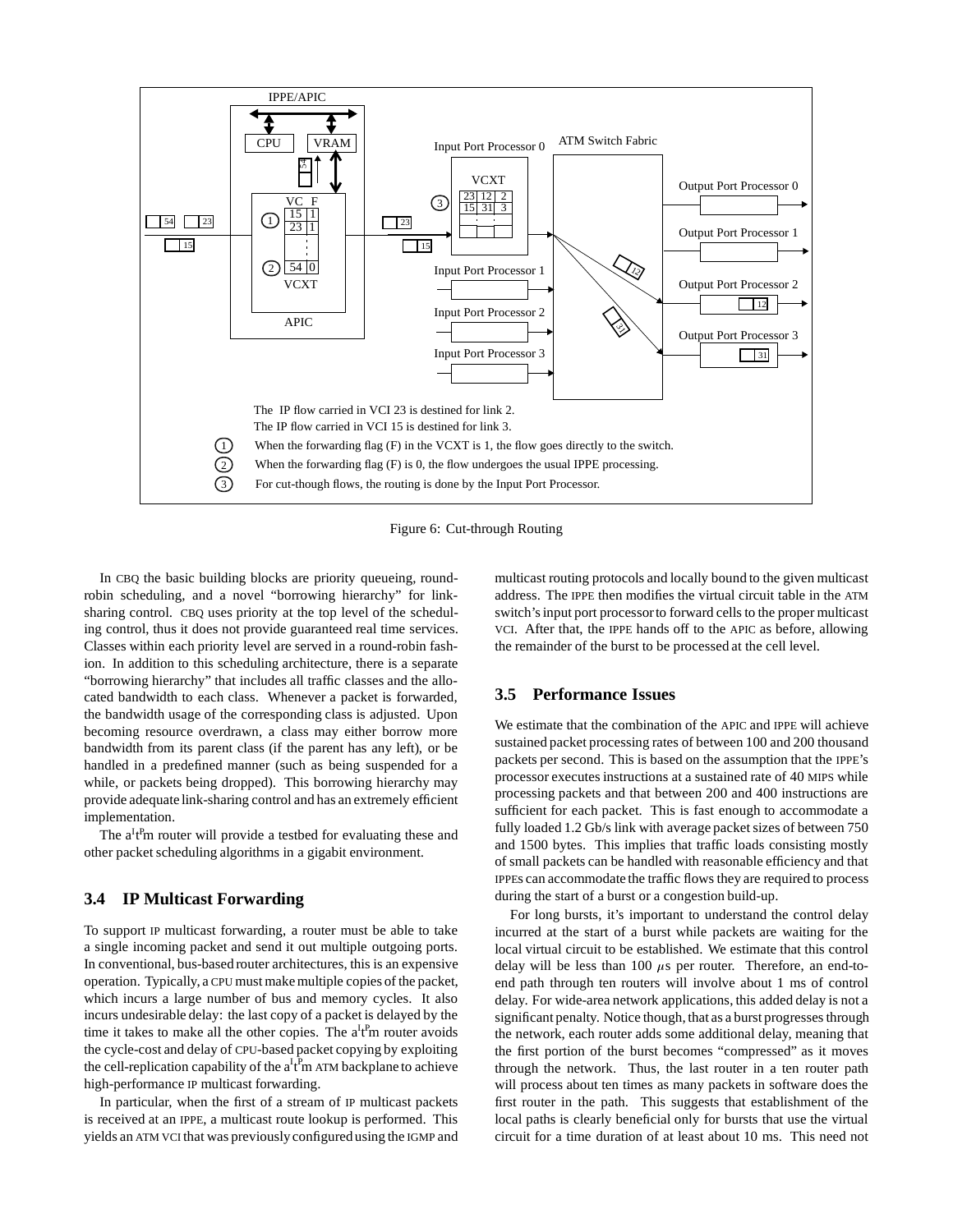be continuous. As long as the virtual circuit is used for at least 10 ms before being reallocated to some other traffic stream, we benefit from establishment of the local virtual circuit. This implies that we should hold virtual circuits for as long as possible, once they have been allocated to a particular traffic stream. So long as there are sufficient virtual circuits available, this does not present any difficulty.

## **4 Other Protocols**

To operate correctly, an  $a^{I}t^{P}$ m router must implement several protocols besides IP. These include an ATM-PPP protocol, the Internet Control Message Protocol (ICMP), the internet routing protocol(s), telnet, a flow set up protocol such as RSVP, and others. In addition, next-generation routers must support the IP version 6 protocol. The following paragraphs summarize operation of these protocols on  $a^It^Pm$ .

**ATM PPP Protocol.** The preceding description implies the existence of a point-to-point protocol for carrying IP packets between  $a^{I}$ t<sup>p</sup>m routers. This protocol defines the use of AAL5 for carrying IP packets and defines the "reset" control cell used to force a PVC into the inactive state. It also defines the procedures for establishing these PVCs in the first place.

**Internet Control Message Protocol.** ICMP is used to send error and control messages from a router back to the originator of the packet whose processing led to the ICMP message. In the case of an  $a^{I}$ <sub>t</sub><sup>p</sup>m router, the ICMP messages are generated by either an input or output IPPE (the input IPPE is the one that received the original packet and the output IPPE is the one to transmit the packet). If a message is generated at an input IPPE, it may be sent on the same link and does not need to go through the switch. Some ICMP messages may be generated at an output IPPE by packet scheduling and congestion detection algorithms. These messages are sent from the output IPPE to the input IPPE through the switch so that the ICMP message may be returned to the source of the packet.

**Unicast and multicast routing protocols.** One of the IPPEs, called the "route server IPPE" (RS-IPPE) is responsible for running Internet routing protocol(s) that maintain an up-to-date routing table for the entire router. Routing updates received at all IPPEs are sent to the RS-IPPE. In response to these updates, the RS-IPPE recomputes the routing table and uses a pre-established multicast virtual circuit to broadcast a copy of the table (or only modifications) to other IPPEs within the  $a^{I}t^{P}m$ . Thus, each IPPE independently makes the routing decision for an incoming IP packet.

Another IPPE, called the "multicast server IPPE" (MS-IPPE) is responsible for maintaining multicast group information within the a<sup>I</sup>t<sup>P</sup>m. Efficient multicast support is essential for higher-level services such as Multicast Backbone (MBONE), which provides oneto-many and many-to-many network delivery services for applications such as video-conferencing and network audio. Creation of, and modifications to, multicast groups in an  $a^It^Pm$  router happen in response to IGMP messages and multicast routing updates. The MS-IPPE is also responsible for creating and maintaining multicast VCs within the  $a^It^Pm$  for active IP multicast groups. Once these multicast VCs are set up, routing of an input multicast IP packet is done independently by an IPPE without having to go through the MS-IPPE.

**Telnet.** The Internet model allows each port of the router (and even each IPPE in the  $a^{I}$ <sup>t</sup>m) to have a unique IP address. However, to hide the internal complexity of the router and to conserve IP addresses, we allow only one IP address per router. This means that IPPEs are not addressable individually. Therefore, we plan to

have one of the IPPEs per  $a^{I}t^{P}m$ , called the control IPPE (C-IPPE), run the telnet and other daemons. Thus, telnet'ing to an a<sup>I</sup>t<sup>P</sup>m router involves connecting to its C-IPPE. Of course, the C-IPPE has VC connections to all other IPPEs within the  $a^I$ <sup>P</sup>m router. Thus, a remote user with appropriate access rights may access and control any of these IPPEs.

**Flow Setup and Reservation Protocols.** These functions are handled similarly to the routing protocols. All RSVP messages are sent to a designated IPPE (possibly the same as the RS-IPPE). This IPPE performs the admission control function on flow setup requests, and if a request may be admitted, the IPPE makes an appropriate reservation and informs the concerned IPPEs on the input and output links.

An alternate arrangement could be to process RSVP messages at the appropriate output IPPEs. However, this could lead to synchronization problems, in the case of a multicast flow if some output links may accommodate the flow, and some may not.

**IP version 6.** IPv6 is designed as the next-generation Internet routing protocol. a<sup>I</sup>t<sup>P</sup>m support for IPv6 is straightforward since IPv6 packet formats have been designed to simplify packet processing and help with QoS guarantees, as explained in the following paragraphs:

- The presenceof a Flow Label in the IPv6 packet headersimplifies per-packet processing. For example, flow labels may be used to do hash table lookup for packet routing. Likewise, they may be mappeddirectly on to VCs to allow hardware basedcutthrough routing and provide Quality of Service (QoS) support at the IP level.
- IPv6 eliminates computing the header length and comparing it with a minimum. In IPv4, it is necessary to check each datagram header to see if the header length was set to a value greater than or equal to the minimum.
- IPv6 also eliminates the headerchecksum. It assumesthat each link level protocol (for example AAL5) will provide a hop-tohop error detection using CRC or something comparable.
- IPv6 eliminates fragmentation at a router. If a router cannot forward an IP datagram because the outgoing interface supports MTU sizes less than the packet size, the router does not fragment the packet. Instead, the router drops the packet and sends an ICMP error message back to the source.
- IPv6 eliminates IP options processing for the common case. If the destination address does not match any local address, then IP option headers do not have to be examined (except for the unusual hop-by-hop options header).

# **5 Related Work**

IP routers have been produced commercially for many years now. The classical router architecture consists of a single general-purpose processor with multiple hardware interfaces to point-to-point links or shared access subnetworks. Over the last decade, commercial router vendors have migrated to architectures in which increasing amounts of processing are placed on the interface cards and a high bandwidth interconnect (usually a high-speed bus or crossbar) provides connectivity among the different interface cards. An notable example of this style of architecture is a recent product by Net-Star [15]. The NetStar architecture comprises a central crossbar with serial interfaces operating at about 1 Gb/s per port together with interface cards containing two programmable processors and custom hardware for buffering and selected IP functions.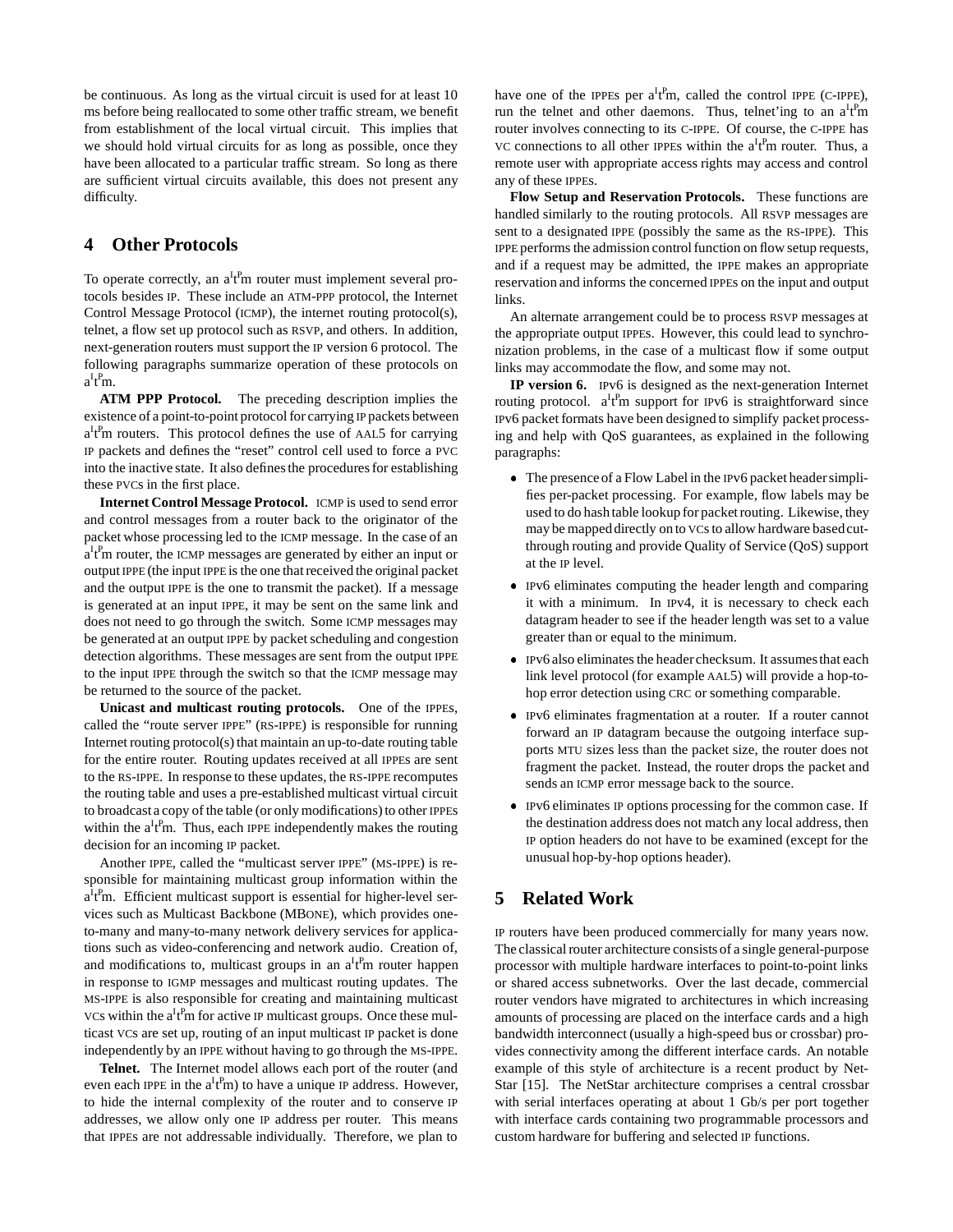The  $a^It^Pm$  router differs from this type of architecture in two fundamental ways. First, because it is based on a scalable switch fabric with optimal cost/performance, rather than a crossbar, the a<sup>I</sup>t<sup>P</sup>m architecture scales up economically to configurations with thousands of high-speed ports. This allows large networks to be constructed far more economically than is possible by composing many small switches. Networks constructed from large switches require substantially more interface cards, which are a major cost component. The construction of large networks from small switches also leads to better performance, since it minimizes the number of hops required. Most of the commercial architectures have no way to support multicast at the hardware level. Therefore, the software bears the entire load, which significantly restricts the amount of multicast traffic that may be supported.

A second fundamental difference between the  $a^{I}f^{P}$ m architecture and conventional routers is its ability to use the ATM core in a dynamic fashion to allow the vast majority of IP packets to be routed directly in hardware, without the requirement for software processing at every hop. While the  $a^It^Pm$  architecture permits all processing to be done in software, the potential for using cut-through packet handling to optimize the normal case (while software processing is triggered for exceptions), raises the possibility of getting substantially higher data throughputs for a given amount of software processing capacity.

Another, less basic but still important distinction between our approach and conventional routing architectures is that the components we use in the  $a^It^Pm$  are general-purpose components. We expect these components to become commodity ATM parts over the next several years. The APIC is a general-purpose host interface chip, and the extensions required for the  $a^{I}t^{P}$ m router require only that it be able to identify packet boundaries, using AAL5. Commercial router vendors are generally moving toward embedding portions of the actual IP processing in custom hardware. We feel this approach will limit their ability to keep pace with future protocol enhancements and technology advances. (A good example of the kind of custom hardware solution we feel is inappropriate is described in [20], which embeds some of the IP protocol processing in custom integrated circuits.)

Our approach also differs significantly from simply implementing an IP overlay network, on top of permanent or semi-permanent virtual circuits provided by an underlying ATM network. The fundamental difference is again that in the  $a^It^Pm$  router, the IP layer can directly establish virtual circuits on the fly for individual data bursts (without end-to-end processing). This enablesit to exploit the hardware switching advantages of ATM to dramatically reduce the amount of software processing that is required. Note that this can accomplished without the performance penalty and loss of flexibility associated with end-to-end virtual circuit setup. Moreover, the close physical integration of the IP processing with the ATM switching leads to significant implementation economies. The compatibility of the gigabit switch port processors and the APIC, resulting from their common use of the Utopia interface standard, makes this physical integration particularly beneficial.

A similar gateway architecture, with an ATM fabric at the core for high performance and scalability, was also proposed in [1]. However, [1] had argued for all per-packet processing to be implemented in hardware which is not economical, flexible and necessary, especially if the software per-packet processing can be made efficient enough to support the necessary data rates.

Finally, the  $a^{I}t^{P}m$  router differs from commercial efforts in that it provides a flexible testbed for experimentation with the latest versions of the IP protocols at gigabit rates. As such, it is an

invaluable source of real experimental results and a tool for protocol researchers that may be tailored to suit evolving needs.

## **6 Concluding Remarks**

This paperdescribes a strategy for integrating IP with ATM to achieve scalable, gigabit internets. We seek to go well beyond the conventional approach of implementing IP over ATM in a strictly layered fashion. We believe that by allowing the IP processing layer to directly control and manipulate an underlying ATM switch core, IP can directly benefit from the hardware processing efficiencies of ATM switching technology, or looking at it from the other perspective, ATM can enjoy the inherent flexibility and adaptability that are among IP's greatest strengths.

Our work uses ATM technology to build scalable highperformance gigabit IP routers and tightly couples the IP and ATM layers to obtain maximum advantage from each. We plan to use the proposed  $a^I t^P m$  router to implement a variety of IP protocols and control algorithms, including IP version 4, the proposed IP version 6, and various packet scheduling and congestion control algorithms to support both best effort and continuous media traffic. The software implementations will allow us to experiment with and fine tune the protocols and algorithms that form the core of the next generation IP in the context of a gigabit environment. The underlying multi-CPU embedded system will ensure that there are enough CPU and memory cycles to perform all IP packet processing at gigabit rates.

We believe that the  $a^It^Pm$  architecture will not only lead to a scalable high-performance gigabit IP router technology, but will also demonstrate that IP and ATM technologies can be mutually supportive. In addition, the architectural approach developed here, in which powerful general-purpose processors are closely coupled to a high-speed and scalable switching system, offers possibilities that go beyond IP routing. The integration of IP with ATM may be viewed as just a first example of a new form of 'integrated layer processing' that blurs the boundaries between different network layers and between the network and application processing layers. While in the past, the conventional wisdom has been to keep these layers strictly separated, there has been a growing appreciation of the potential advantages that may be obtained by a disciplined and carefully structured blurring of the boundaries in the workstations and servers that use the network. We expect that similar advantages can be obtained by carrying this process into the network core, as well.

## **Acknowledgments**

The authors want to thank Lixia Zhang and Steve Deering of Xerox PARC for technical discussions leading up to this paper, particularly with respect to new Internet packet scheduling, congestion control, and multicast mechanisms. Thanks also to Hari Adiseshu of Washington University for assistance in clarifying certain details of IP version 6 and helping with the figures.

## **References**

[1] Parulkar, Guru. "The Next Generation of Internetworking," ACM SIGCOMM, Computer Communication Review, January 90.